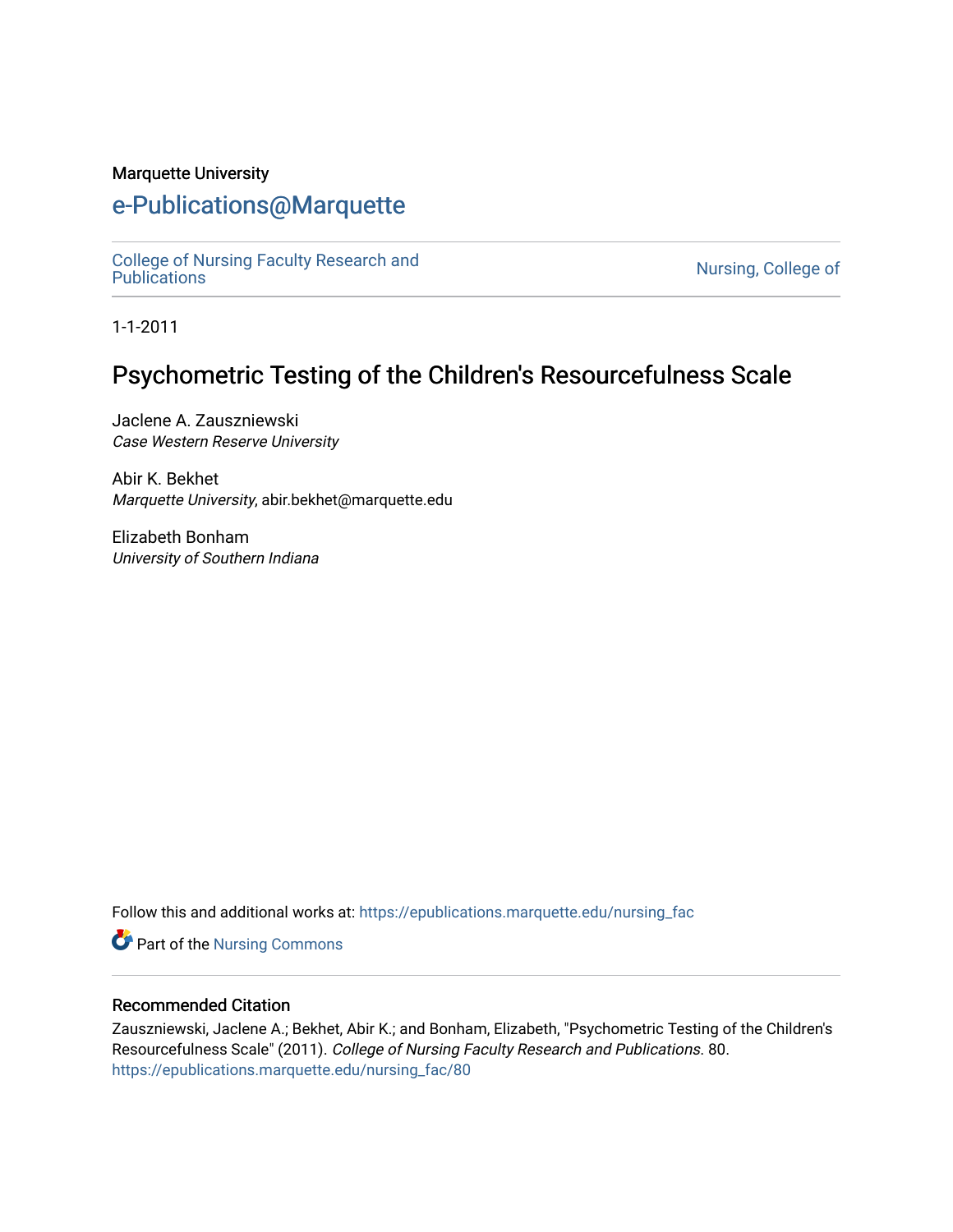**Marquette University**

# **e-Publications@Marquette**

## *Nursing Faculty Research and Publications/College of Nursing*

*This paper is NOT THE PUBLISHED VERSION;* **but the author's final, peer-reviewed manuscript.** The published version may be accessed by following the link in the citation below.

*Journal of Child and Adolescent Psychiatric Nursing*, Vol. 23, No. 3 (August 2010): 181-188. [DOI.](https://doi.org/10.1111/j.1744-6171.2010.00239.x) This article is © Wiley and permission has been granted for this version to appear in [e-](http://epublications.marquette.edu/)[Publications@Marquette.](http://epublications.marquette.edu/) Wiley does not grant permission for this article to be further copied/distributed or hosted elsewhere without the express permission from Wiley.

# Psychometric Testing of the Children's Resourcefulness Scale

Jaclene A. Zauszniewski Bolton School of Nursing, Case Western Reserve University, Cleveland, Ohio Abir K. Bekhet College of Nursing, Marquette University, Milwaukee, Wisconsin Elizabeth Bonham College of Nursing, University of Southern Indiana, Evansville, Indiana

## Abstract

Resourcefulness is known to reduce depression in adults, but its effects on children are less well known, possibly for lack of a psychometrically sound measure. This study examined the reliability and validity of the 32-item Children's Self-Control Scale (C-SCS), which measures resourcefulness, in 122 school-aged children. Standard scale refinement methods produced a 10-item scale with  $\alpha$  = .72 and correlations with the C-SCS ( $r = .86$ ), positive thoughts ( $r = .38$ ), and depressive symptoms ( $r = -.32$ ).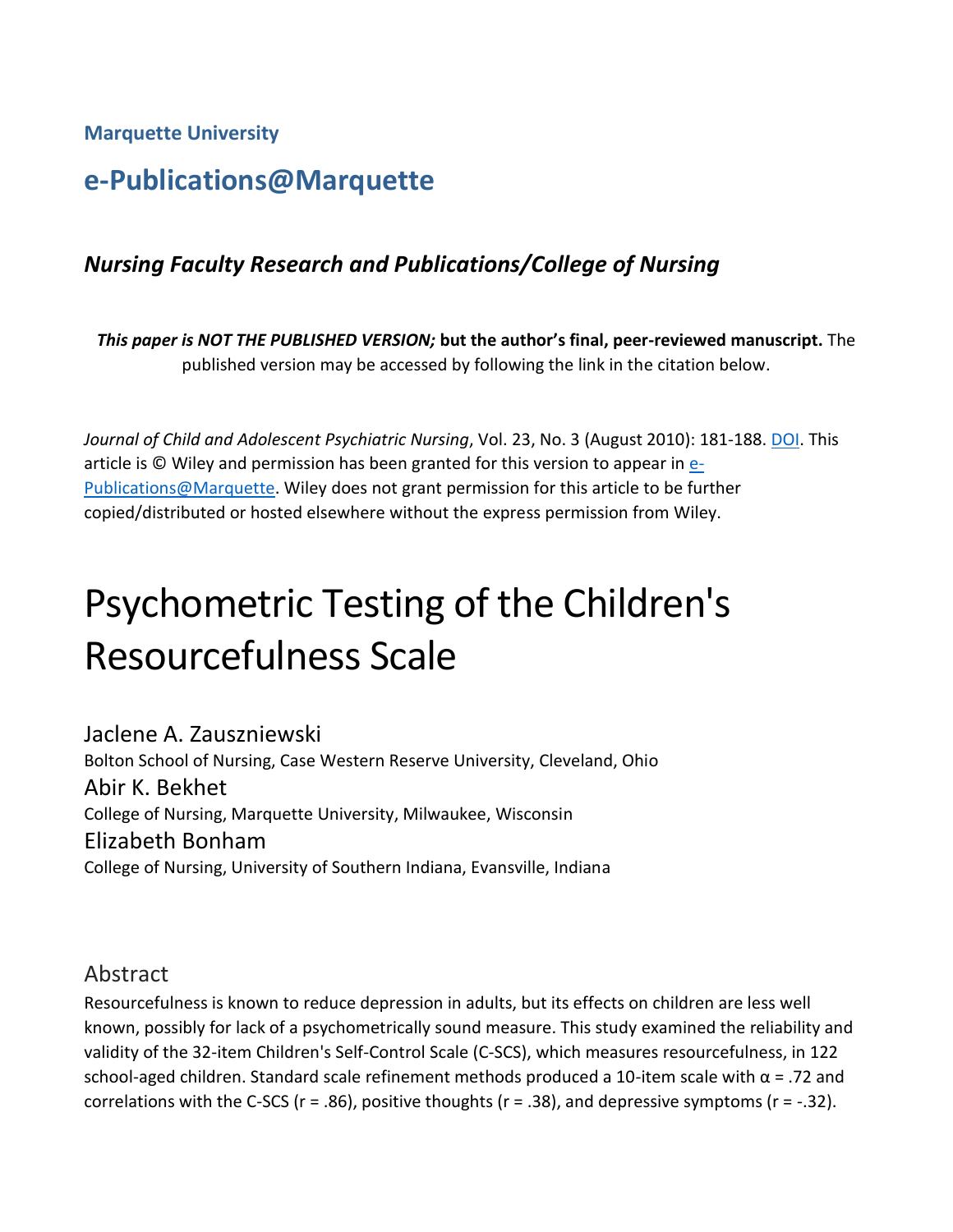Factor analysis revealed two factors: problem-solving and delay of gratification. The 10-item scale may be useful for identifying children who are not resourceful and are at risk for depression.

PROBLEM: Resourcefulness is known to reduce depression in adults, but its effects on children are less well known, possibly for lack of a psychometrically sound measure.

METHODS: This study examined the reliability and validity of the 32-item Children's Self-Control Scale (C-SCS), which measures resourcefulness, in 122 school-aged children.

FINDINGS: Standard scale refinement methods produced a 10-item scale with  $\alpha$  = .72 and correlations with the C-SCS ( $r = .86$ ), positive thoughts ( $r = .38$ ), and depressive symptoms ( $r = .32$ ). Factor analysis revealed two factors: problem-solving and delay of gratification.

CONCLUSIONS: The 10-item scale may be useful for identifying children who are not resourceful and are at risk for depression.

#### Keywords

Measurement, reliability, resourcefulness, self-control, validity

The existence of significant depressive disorders in children was once doubted because children were thought to lack the psychological and cognitive structures necessary to experience these problems (Kloos, CoUins, Weller, & Weller, 2007; Son & Kirchner, 2000). However, the evidence has now shown that children and adolescents not only experience the whole spectrum of mood disorders, but also suffer from significant associated morbidity and mortaUty (Kloos et al, 2007; Son & Kirchner, 2000). Statistics have shown that depression affects 1-9% of school-age children and 4-8% of adolescents (Louters, 2006). Many factors play a role in school-aged children's depression, including genetics, family dysfunction, peer problems, chronic illness, prior depressive episodes, and having a first-degree relative with a history of depression (Carlson, 2000; Castiglia, 2000; Louters, 2006).

Also, Kaslow, Rehm, Pollack, and Siegel (1998) have reported that children (ages 8-12 years) who lack self-control sküls have more depressive symptoms and a more depressive attributional style, defined as a negative or pessimistic way of explaining why things happen (Kaslow et al., 1998). More recently, David-Ferdon and Kaslow (2008) provided evidence of the efficacy of cognitive-behavioral programs focusing on development of self-control skills for treating childhood and adolescent depression.

## Conceptualization of Resourcefulness

According to Rosenbaum (1990), self-control sküls constitute the core of resourcefulness. Redressive seU-control skills are used to restore one's normal functioning level after it has been disturbed and reformative self-control skiUs are used to faciUtate the replacement of maladaptive or unhealthy behaviors with healthy or more effective actions (Rosenbaum, 1990). Redressive and reformative selfcontrol skills are enacted through such behaviors as problem solving and delay of gratification (Rosenbaum, 1990). In addition, these cognitive and behavioral self-control skills can be used to cope with unpleasant internal processes, including cognitions, emotions, and sensations, and to facilitate effective performance of daily activities (Rosenbaum, 1990). The SeIfControl Schedule developed by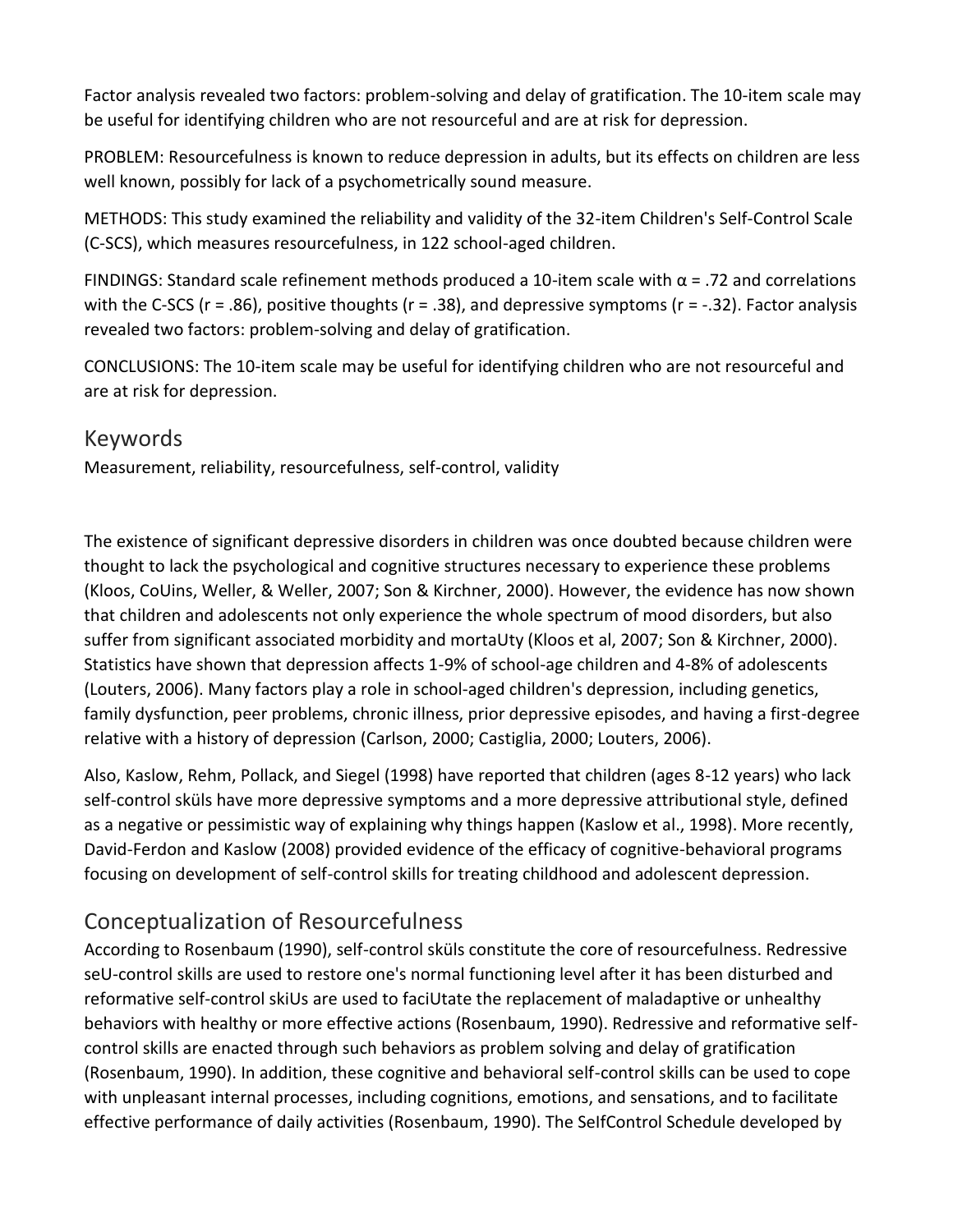Rosenbaum (1980) for adults is the accepted measure of this cognitive-behavioral repertoire of selfcontrol skills termed "learned resourcefulness."

The self-control skills constituting resourcefulness are learned throughout life, beginning in early childhood, and they develop with various types of learning (i.e., conditioning, modeling, and training) in the context of one's environment, including the home and family (Rosenbaum, 1990; Zauszniewski, Chung, Chang, & Krafcik, 2002). It is thought that children need to develop appropriate cognitivebehavioral skills, termed resourcefulness, to maintain mental health and prevent depression (Zauszniewski et al., 2002). Failure to develop this repertoire of skills can result in helplessness, poor performance, negative thought patterns, and depression.

# Positive Outcomes of Resourcefulness

A number of studies of resourcefulness have been conducted in adults and it has been found effective in decreasing depressive thoughts and symptoms (e.g., Esteve, RamírezMaestre, & Lopez-Marinez, 2008; Zauszniewski & Chung, 2001), enhancing psychological well-being and quality of life (Dirksen, 2000; LeFort, 2000; Pedro, 2001), and increasing ability to cope effectively with life stressors (Akgun & Ciarrochi, 2003). However, research on resourcefulness in adolescents and children has been limited to a few studies.

In adolescents, greater resourcefulness has been associated with fewer depressive symptoms (Huang, Sousa, Tu, & Hwang, 2005), greater engagement in academic self-control behaviors (Kennett & Keefer, 2006), better ability to deal effectively with academic stress (Akgun & Ciarrochi, 2003), more success in weight loss programs (Kennett & Ackerman, 1995), and more success in quitting smoking (Kennett, Morris, & Bangs, 2006).

In school-aged children, greater resourcefulness has been found to be significantly associated with fewer depressive symptoms and greater ability to function in daily activities (Chang, Zauszniewski, Heinzer, Musil, & Tsai, 2007). Also, research on healthy siblings (aged 9-18 years) of children with cancer has shown that greater resourcefulness was associated with lower anxiety and stress, and fewer psychosomatic symptoms, and suggested that teaching resourcefulness skills to children can improve their coping and adjustment to a sibling's serious illness Hamama, Ronen, & Feigin, 2000; Hamama, Ronen, & Rahav, 2008). However, while the studies of children suggest that resourcefulness is related to a number of positive mental health outcomes, measurement of the construct of resourcefulness is questionable. One or the other of two forms of the Children's Self-Control Scale (C-SCS; Rimon, 1980; Rosenbaum & Ronen, 1991) has been used in the few published studies conducted with children, but there is no published psychometric testing of either version of this measure of resourcefulness.

# Measures of Children's Resourcefulness

The first and longer version of the C-SCS consists of 32 items (Rimon, 1980). Preliminary testing of the scale in Hebrew with 105 Israeli children (ages 10-13 years) was conducted by Rimon (1980) under the mentorship and guidance of Rosenbaum, who developed the items for the measure as a downward extension of the adult Self-Control Schedule (Rosenbaum, 1990). Although Rosenbaum (personal communication, April 19, 2009) claimed that this 32-item scale was developed for adolescents, it has been used in children ages 9-12 years. The C-SCS measures children's ability to use self-control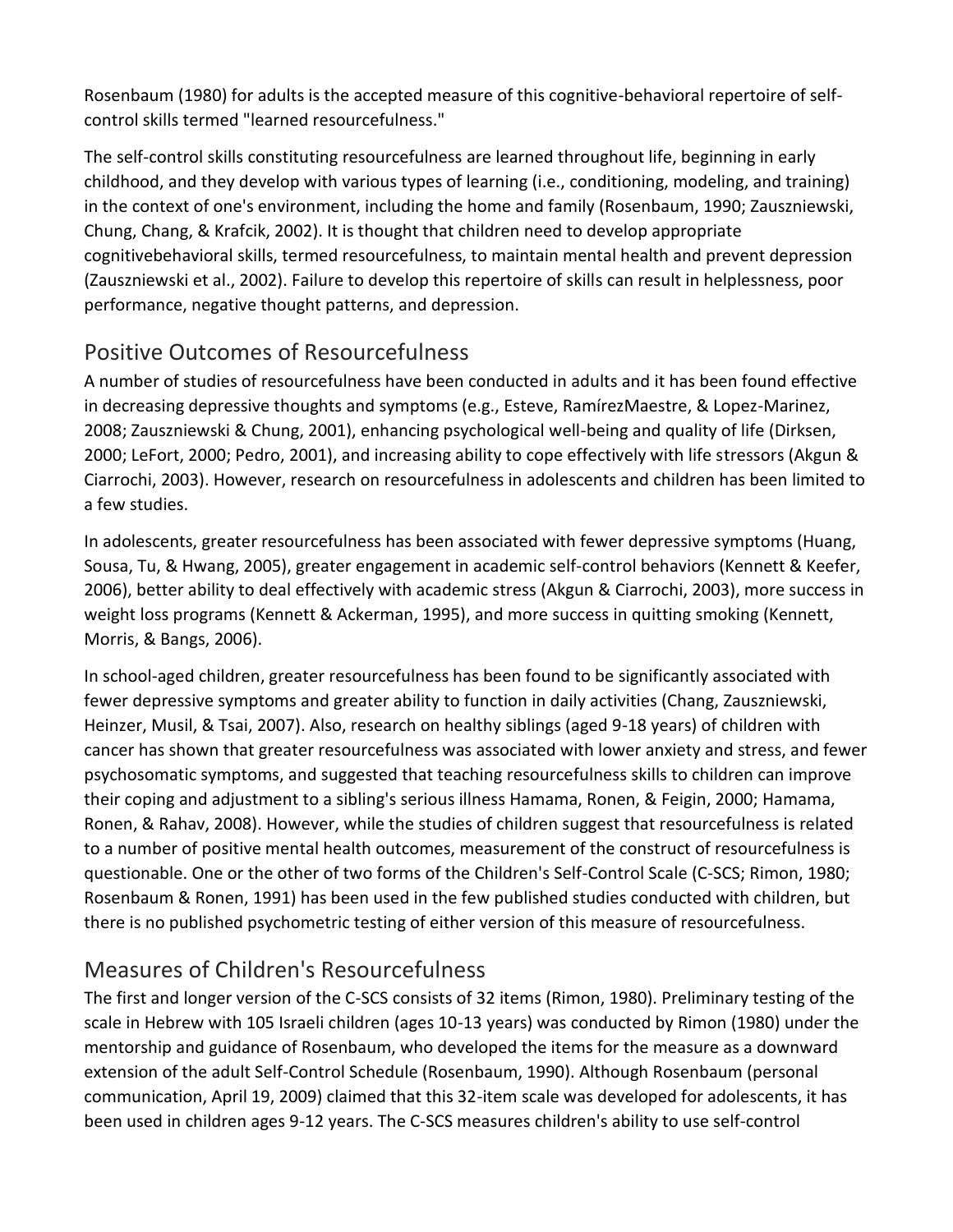strategies for solving problems associated with their behavior (Klingman, Melamed, Cuthbert, & Hermcz, 1984). Using a 6-point Likert scale, they rate each item from extremely descriptive to extremely nondescriptive. A high composite score, after reverse scoring of negatively phrased items, indicates greater resourcefulness (Rimon, 1980).

This 32-item measure of children's resourcefulness (in Hebrew) had an acceptable internal consistency coefficient of .78 (Rimon, 1980) and its construct validity was demonstrated through significant correlations with measures of social adjustment and depression. Internal consistency estimates for the English version of the 32-item scale have been reported as .70 in American school-aged children ages 10-12 years (Zauszniewski et al., 2002), and .73 in a sample of 88 American préadolescent girls aged 9- 12 years (Cawley, 2001). Evidence of concurrent validity was established through significant correlations with the Children's Social Adjustment Scale (r = .46), and the Children's Depression Inventory (CDI; r = -.36) (Zauszniewski, Panitrat, & Youngblut, 1999). However, while the 32-item scale has been reported to be reliable and valid, it is lengthy and potentially burdensome for children to complete and therefore has limited clinical utility.

The second version of the C-SCS consists of the first 17 items of the original 32-item scale. This scale has reported Cronbach's alphas from .50 to .65 in Israeli children (Hamama et al., 2000; Rosenbaum & Ronen, 1991). It uses a 6-point response scale ranging from not like me at all to very much like me; higher scores indicate greater resourcefulness (Hamama et al., 2000; Rosenbaum & Ronen, 1991). Using an English version of the 17-item C-CSC, Ankenbrandt (1986) reported alphas of .64 and .57 at two measurement points in 60 children (ages 10-12 years). The alpha of the 17-item version of the C-SCS translated into the Thai language was very low (alpha = .23) (Preechawong et al., 2007). However, Preechawong and colleagues (2007) concluded that the low alpha in their study was attributable to cross-cultural differences in the interpretation of delay of gratification, as described by Bembenutty (2007).

Given the importance of resourcefulness in preserving mental health and preventing depression, it would be advantageous to teach resourcefulness skills to American schoolaged children.

However, establishment of a reUable and valid measure of resourcefulness for American, Englishspeaking children is a necessary first step. Therefore, the study reported here examined the reliabiüty and validity of the 32-item C-SCS and explored the possibility of optimizing the scale's length to reduce the response burden on school-age chüdren. Permission for examining the reliability and validity of the C-SCS and optimizing its length was obtained from Rosenbaum.

## Methods

## Sample and Setting

To examine the psychometric properties of the Children's Version of the Self-Control Scale, a convenience sample of 122 fifth- and sixth-grade children between the ages of 10 and 12 were recruited from four suburban public schools in the Midwestern United States. There were no restrictions by race or ethnicity. The study was part of a larger study of children's resourcefulness (Zauszniewski et al., 2002), in which both the child and mother participated. A total of 312 fifth- and sixth-graders in the four schools were given letters asking them and their mothers to participate in the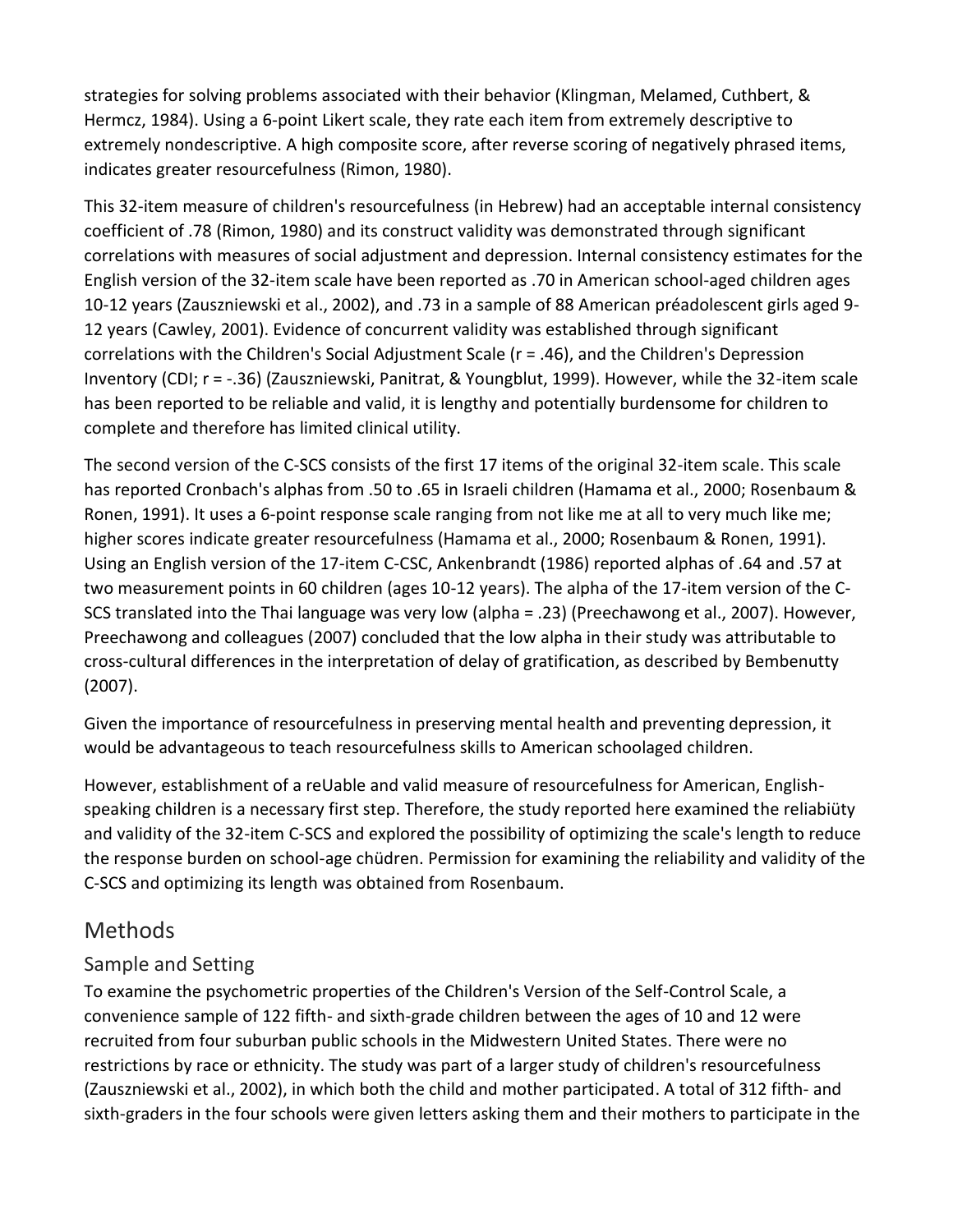study and response cards to indicate interest or refusal. AU the response cards were returned. Of the 312 mother-child dyads contacted, 180 refused, six were not eligible because the children were already 13 years old, and two chüdren had no female caretaker. Although 124 children participated in the study, there were two cases of twins and one twin from each of the pairs was randomly selected for the analysis.

The final sample represented approximately 40% of the children enrolled in the fifth and sixth grades of the four schools. The sample was 98% Caucasian; half were boys and half were girls. About 82% of the children came from twoparent homes; 18% lived with only their mother. Almost 52% of the children were 11 years old, while 25% were 10, and 23% were age 12. The majority reported that they performed better than average in both math and English (55% and 56%, respectively); 38% and 42% reported average performance in math and English, and 7% and 2% reported below average performance in math and English. The sample of 122 children was small for rigorous psychometric analyses but met the minimal acceptable standard of three subjects per item on a scale (Hair, Anderson, Tatham, & Black, 1998; Nunnally & Bernstein, 1994).

#### **Instruments**

Children's resourcefulness was measured by the 32-item version of the C-SCS, which assesses children's tendencies to use self-control strategies for managing internal processes, resolving behavioral problems, and managing daily tasks (Rimon, 1980; Rosenbaum, 1990). The Likert-type items are scaled in six descriptive categories, ranging from extremely descriptive (5) to extremely nondescriptive (0), with no middle score to indicate a neutral response. A high composite score, after reverse scoring of negatively phrased items, indicates greater resourcefulness (Rimon, 1980). As noted above, there is minimal evidence of the scale's reliability and validity, particularly with American, EngUsh-speaking children.

Two validation measures were selected for this analysis based on Rosenbaum's (1990) theory of resourcefulness, which posits associations between resourcefulness and process-regulating cognitions such as automatic thoughts, and target outcomes such as depressive symptoms. Therefore, measures of children's automatic thoughts and children's depressive symptoms were analyzed in relation to resourcefulness.

Automatic thoughts were measured by the Cognitive Triad Inventory for Children (CTI-C) (Kaslow, Stark, Printz, Livingston, & Tsai, 1992), a 36-item measure that captures automatic thoughts reflecting the child's views of self, the world, and the future that may be associated with depression. AU items on this scale are positively worded and would therefore be inversely correlated with depression. Each item states a specific thought about self, the world, or the future, and for each item the children are given three possible response alternatives (yes, maybe, or no). Scores range from 0 to 72 for the total CTI-C scale, with higher scores indicating more positive thought patterns. Internal consistency of the CTI-C in a sample of 132 children in grades 4 through 7 was reported as .92 (Kaslow et al., 1992). Concurrent validity has been demonstrated through significant correlations with measures of selfesteem and hopelessness, in the expected directions. Discriminant validity for each subscale and for the total CTI-C was established by accurate classification of 62% of children in four known diagnostic groups: depressed, anxious, depressed and anxious, and controls (Kaslow et al., 1992).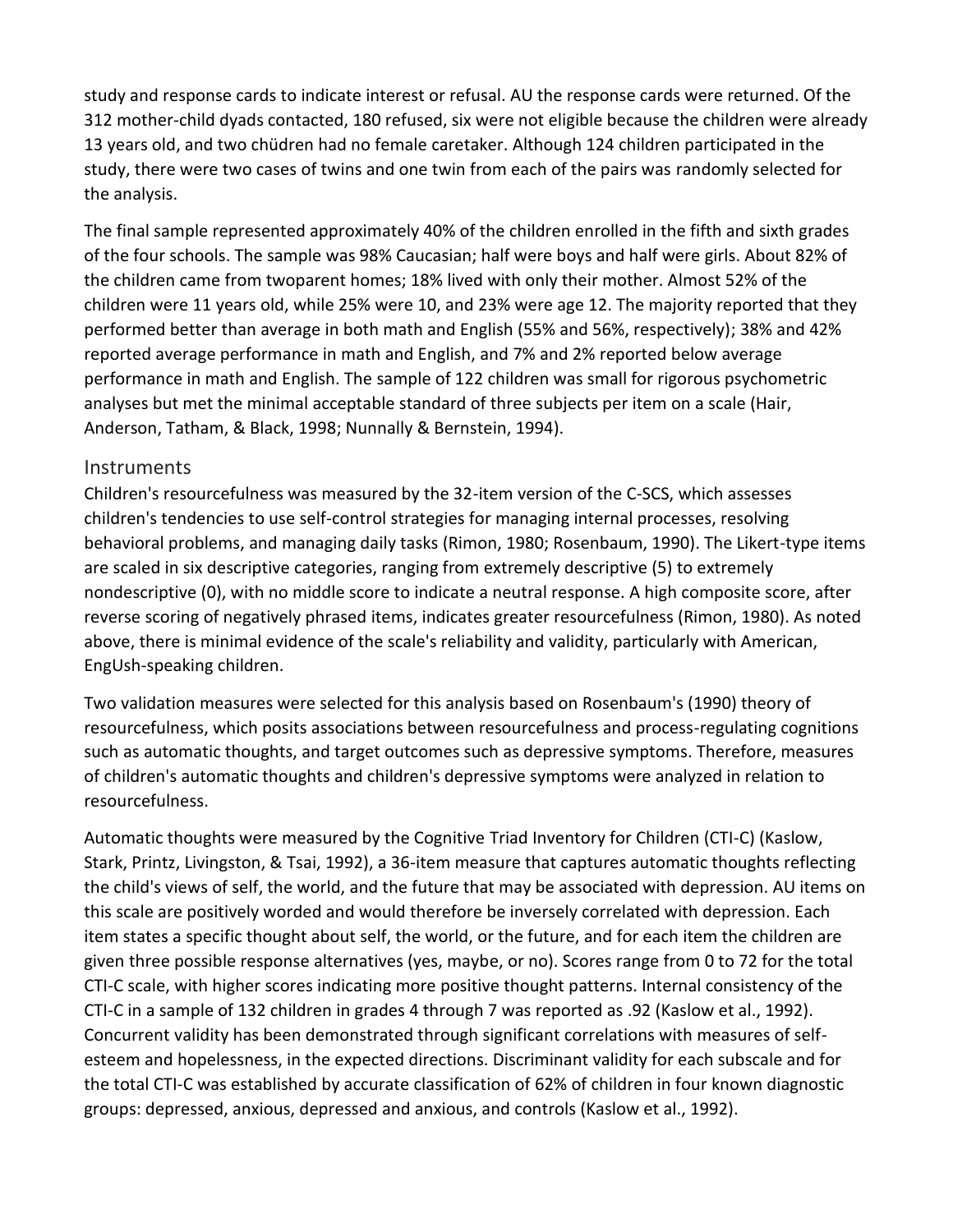Depressive symptoms were measured by the CDI (Kovacs, 1985), a 27-item self-report questionnaire designed to measure severity of depressive symptoms for children aged 7-17 years. Estimates of internal consistency have been reported to range from the low to the upper .80s (Reynolds, Andreson, & Bartell, 1985). Test-retest reliability coefficients have ranged from .38 to .87. Construct validity has been supported by a significant correlation with self-esteem (r = .66) (Greening, Stoppelbein, Dhossche, & Martin, 2005). Discriminant validity was reported between psychiatric (e.g., child guidance group) and medical (e.g., pediatric outpatient group) samples of children (Kovacs, 1985).

#### Data Collection

Data were collected during face-to-face interviews with the children in the parent study. In addition to completing the measure of resourcefulness, the children supplied information on gender, age, grade in school, and a self-rating of their academic performance, and completed measures of their automatic thoughts and depressive symptoms.

#### Analysis

Internal consistency reliability and construct validity of the two versions of the C-SCS were examined. Three parameters were used to evaluate each item on the C-SCS: item-tototal scale correlations, alpha if item deleted, and factor loadings when forced onto a single factor. Corrected item-tototal scale correlations, in which each item was correlated with the total scale score excluding itself, were then calculated (DeVellis, 2003). Corrected item-to total scale correlations should range between .30 and .70 (Ferketich, 1991) and it is recommended that items with correlations below .30 be removed from a scale (Cronk, 2004; Nunnally & Bernstein, 1994). Next, Cronbach's alpha if item deleted was examined for the C-SCS. The criterion used for item deletion was substantial improvement (>.05) of the scale alpha without an item (DeVellis, 2003).

In order to preserve the conceptual integrity of the scale, confirmatory factor analysis using maximum likelihood factor extraction and forcing all items onto a single factor was planned. The theoretical rationale for selection of a single factor solution was that is was desirable for the scale to measure a single construct, resourcefulness. A level of .32 was set a priori as the criterion for determining whether the items loaded sufficiently on a factor (Tabachnick & Fidell, 2001). Items not meeting that criterion would be recommended for deletion from the scale and further scale refinement would be pursued.

## Results

#### Reliability Analysis

The most meaningful estimate of reliability is internal consistency because it reflects the extent to which a scale assesses a single characteristic or quality, in this case, resourcefulness. Cronbach's alpha for the 32 items on the C-SCS was .69, which fails to meet the minimum criterion of .70 for internal consistency. Cronbach's alpha for the 17-item version was even lower (alpha = .55). When the corrected item-to-total scale correlations on the 32-item scale were examined, 20 items had correlations less than .30. On the 17-item scale, 14 items had correlations below .30. The unsatisfactory estimate for internal consistency and the large number of items with unacceptable corrected item-to-total scale correlations on both versions of the C-SCS indicated poor reliability and suggested a need for scale refinement (Cronk, 2004) in order to establish a reliable measure of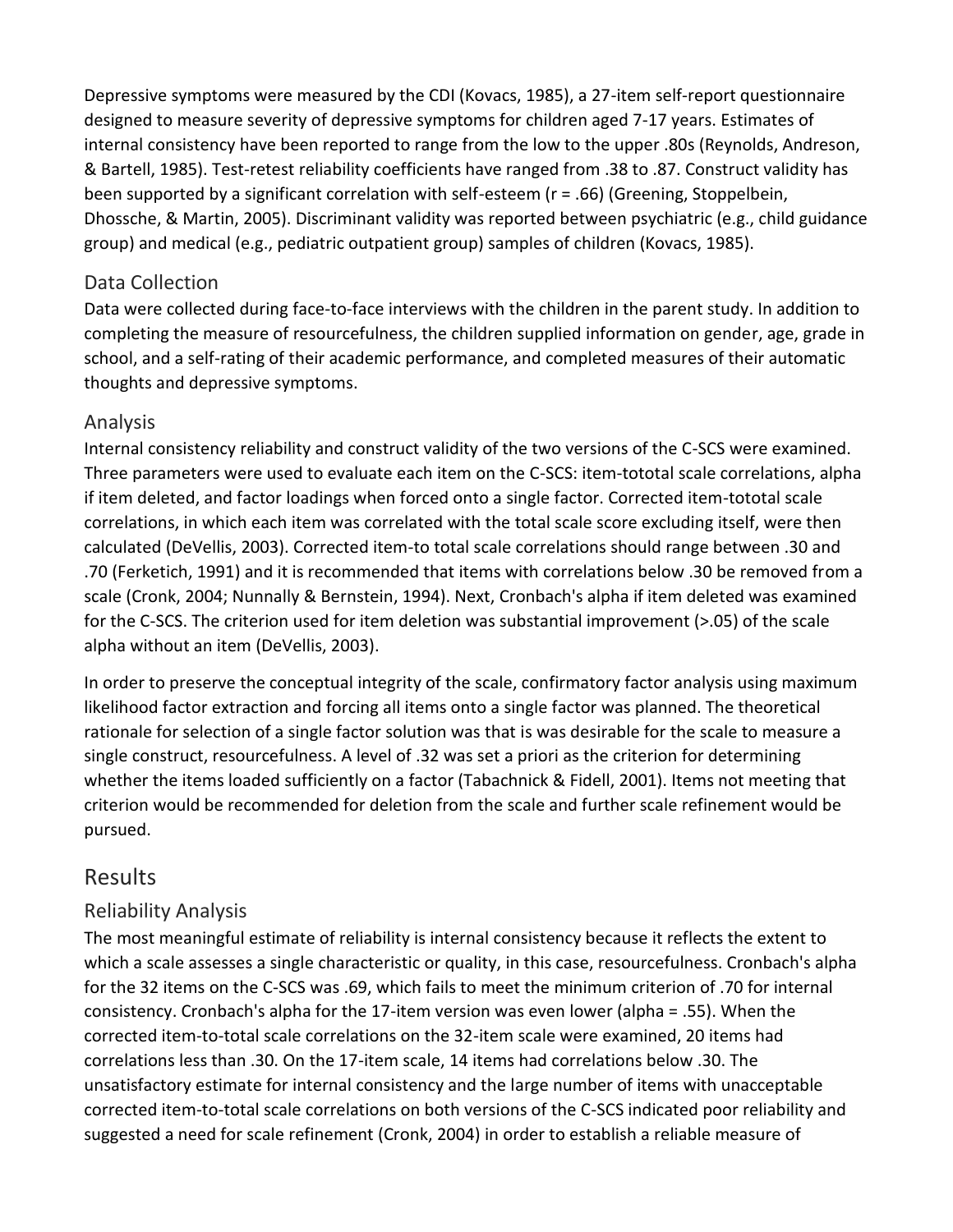children's resourcefulness, which is a necessary precondition for estabfishing subsequent validity (Cook & Beckman, 2006).

#### Scale Refinement

The longer C-SCS measure was selected for scale refinement. As recommended by Cronk (2004), the 20 items with corrected item-to-total scale correlations less than .30 were dropped, a new total scale score was calculated, and the reliability analysis was repeated with the remaining 12 items, resulting in a Cronbach's alpha of .73. However, the corrected item-to-total scale correlation for two more items failed to meet the .30 criterion; they were deleted, and the analysis was repeated with the remaining 10 items. Cronbach's alpha was .72 and the corrected item-to-total correlations for all 10 items exceeded the .30 criterion (Cronk, 2004). These 10 items were retained and are displayed in Table 1.

Next, Cronbach's alphas if item deleted were examined for these 10 items. Since the scale alpha was not improved with removal of any of the 10 items (Table 1), all were retained for subsequent analysis.

#### Validity Analysis

Before conducting exploratory factor analysis, the adequacy of the sample and the data were examined in relation to specific statistical parameters (Strickland, 2003). The Kaiser-Meyer-Olkin (KMO) index of .755 indicated sampling adequacy (Kaiser, 1974), and Bartlett's test of sphericity (X2 = 188.05, ? < .001, determinant = .20) indicated that the correlation matrix was suitable for factor analysis (Strickland, 2003). Having met the conditions of adequate sample size and suitability of the correlation matrix, the data from the 10-item C-SCS were subjected to exploratory factor analysis using the maximum likelihood method of factor extraction and oblimin rotation, as recommended for exploratory factor analysis (Costello & Osborne, 2005). Maximum likelihood factor extraction was used because scores on the C-SCS were normally distributed, and oblimin rotation was used because resourcefulness theory (Rosenbaum, 1990; Zauszniewski, 2006) suggests that the factors are associated.

Two factors with eigenvalues exceeding 1.00 were identified (Figure 1). The first factor (eigenvalue = 2.92) contained three items, and the second factor (eigenvalue = 1.38) contained seven items. None of the items had cross-loadings of .30 or more on the two factors. Thus, two clean factors emerged within the pattern matrix following oblimin rotation. The two factors were significantly correlated (r = .44, ? < .001). These factors were interpreted as closely reflecting two self-control dimensions of resourcefulness - problemsolving and delay of gratification - which were consistent with Rosenbaum's (1990) theory of resourcefulness.

To examine the conceptual integrity in measuring a single construct, children's resourcefulness, the 10 items comprising the new scale were forced onto a single factor in a confirmatory factor analysis using maximum likelihood extraction (Figure 1). All 10 items had factor loadings that exceeded the minimal criterion of .32 (Tabachnick & Fidell, 2001); 22% of the variance in resourcefulness was explained (see Table 1).

To further establish construct validity, correlations between the shortened 10-item measure and the 32-item and 17-item C-SCS scales and measures of theoretically related constructs were examined. Construct validity of the 10-item C-SCS was assessed by examining the correlation with the full 32-item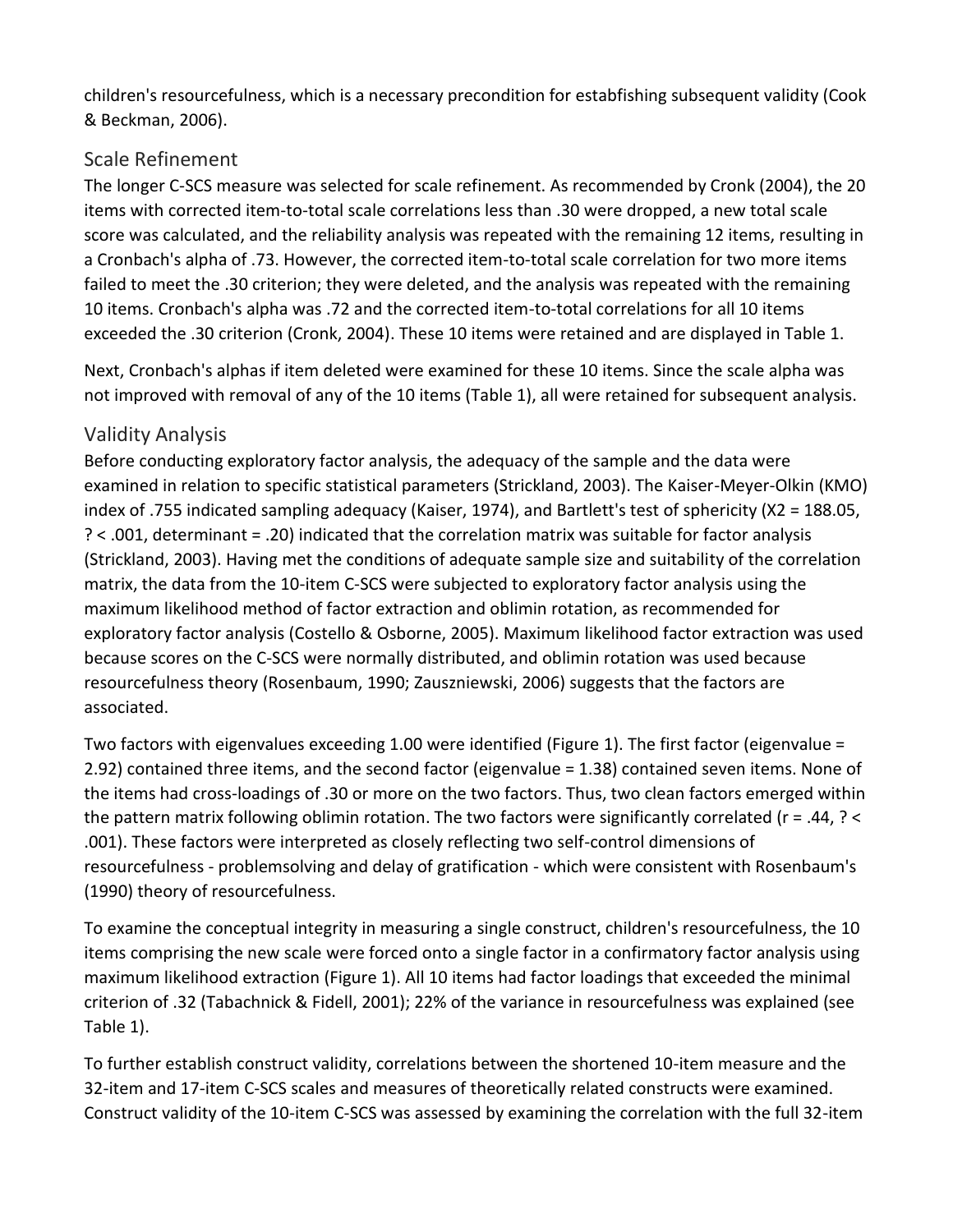measure, as recommended when the original scale cannot be considered a gold standard (e.g., the reference measurement instrument) (Coste, Guillemin, Pouchet, & Fermanian, 1997). The shortened 10-item scale was robustly correlated with the full C-SCS (r = .86, ? < .001), and with the 17-item C-SCS (r = .69, ? < .001). These significant correlations indicate that the briefer scale captures a substantial amount of the construct being measured by the full scale and the 17-item shorter version. Correlating a shorter scale with the full 32-item version is commonly done when optimizing scale length, particularly in the early stages of development (Smith, McCarthy, & Anderson, 2000). However, because the correlations between scales containing the same items may be over-inflated, the results require cautious interpretation (Smith et al., 2000). As a partial remedy for minimizing the overinflation, Smith and colleagues (2000) recommend examination of correlations between the short and long scales and other theoretically related constructs (as shown in Table 2).

The strong correlations in the expected directions between the 10-item C-SCS and measures of positive automatic thoughts (r = .38, ? < .001) and depressive symptoms (r = -.32, p < .001) support its construct vaUdity by providing evidence of associations with constructs reflecting the processregulating cognitions and target outcomes described in Rosenbaum's (1990) resourcefulness theory. The correlations between the 10-item C-SCS and measures of positive automatic thoughts and depressive symptoms were simUar to correlations between the full 32-item measure and the same constructs and were stronger than those obtained for the 17-item C-SCS scale.

## **Discussion**

While few studies using a chUdren's measure of resourcefulness have been pubUshed, the majority of them have used a non-EngUsh version of the scale. As noted by Behling and Law (2000), translating scales into other languages requires more than estabUshing its reliability and validity; the translated measure must also meet the requirements of semantic, conceptual, and normative equivalence. Therefore, reliability and validity in one language are not generalizable to another language, and psychometric evaluation of the measure in the target language is essential (Behling & Law, 2000).

The results from the study reported here provide solid support for the reliability and vaUdity of the 10 item C-SCS or Children's Resourcefulness Scale, with American, English-speaking school-age children. Reliability was demonstrated through adequate estimates of internal consistency and homogeneity foUowing refinement of the 32-item scale. Because the C-SCS is designed to capture a single construct, children's resourcefulness (Rosenbaum and Ronen, 1991), internal consistency is essential. This was achieved by reducing the original C-SCS to a 10-item measure.

Construct validity of the 10-item ChUdren's Resourcefulness Scale was supported by significant correlations between the shortened, 10-item measure and the full 32-item C-SCS scale and with measures of theoreticaUy related constructs, including automatic thoughts and depressive symptoms. However, the correlation between the new 10-item and the original 32-item scales is inflated because of the overlap of items on the two scales and must be interpreted with caution. Yet, this is a widely used method for examining the degree to which the shorter scale captures the same construct the original scale was designed to measure. Further, the findings of reliability and vaUdity are limited to American school-age children, and further psychometric testing with larger and more diverse samples is recommended. Finally, the two measures should ideally be administered to the same sample at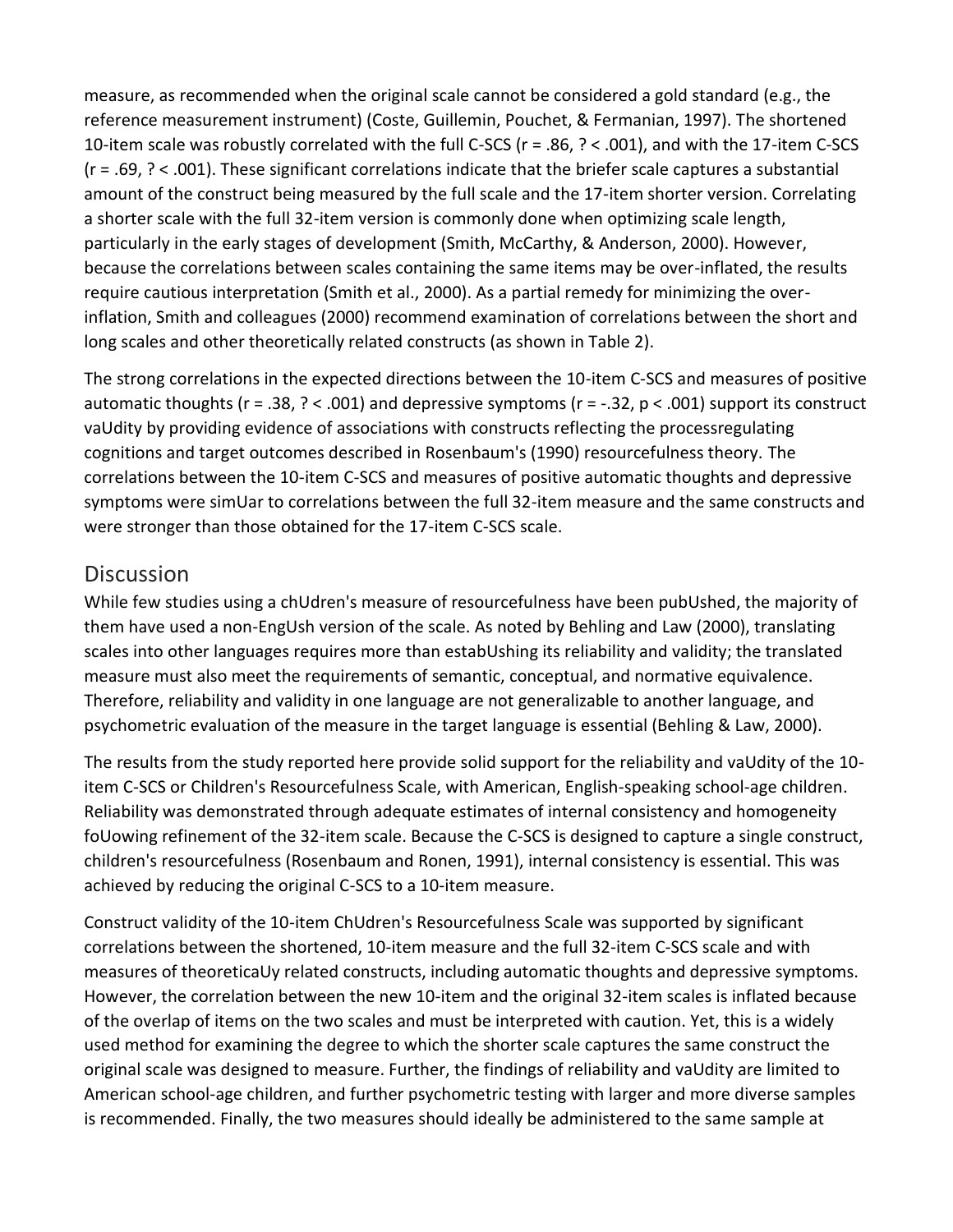different data collection points, rather than simultaneously (Smith et al, 2000). The overlap of item content between the two scales would still exist, though this is partially remedied by the correlations of both the short and long instruments with theoretically related constructs (Smith et al., 2000). That is, both measures of children's resourcefulness were highly correlated with measures of children's positive automatic thoughts and depressive symptoms, which are indicators of process-regulating cognitions and health outcomes in Rosenbaum's (1990) theory of resourcefulness. These correlations provide strong support for the view that the basic behavioral repertoire constituting resourcefulness plays a significant role in promoting mental health and preventing depression (Rosenbaum, 1990; Zauszniewski, 2006).

Factor analysis was used to further examine the construct vaUdity of the 10-item measure of children's resourcefulness, and two correlated factors were identified. AU 10 items had factor loadings that exceeded the minimal criterion (Tabachnick & FideU, 2001). Interestingly, the positively worded items loaded on one factor (problem solving), while the negatively worded items loaded on the second factor (delay of gratification). Similarly, many researchers have reported a two-factor solution for the Rosenberg Self-Esteem scale that reflected positive and negative dimensions (Carmines & Zeller, 1979; DiStefenao & Moti, 2006; Hensley & Roberts, 1976). However, Carmines and Zeller (1979) found that the two factors were highly correlated, suggesting that the RES scale reflected a single substantive factor, and the two factor solution was the result of a methodological artifact associated with item wording. Likewise, in the study reported here, the two factors derived from factor analysis - problem solving and delay of gratification - were highly correlated.

The two factors that emerged with the children's resourcefulness scale reflect two of the three factors that have been identified in the theoretical literature and in factor analytic studies of the adult measure of resourcefulness (Rosenbaum, 1990; Zauszniewski, 1997). Zauszniewski (1997) labeled the three factors in the adult measure as self-control, selfdirection, and self -efficacy. Items reflecting postponement of gratification loaded on the self-control factor, while items measuring problem solving loaded on the self-direction factor. In the children's measure of resourcefulness, a factor reflecting selfefficacy, which would indicate a belief in one's ability to cope with adversity, did not emerge.

The factor of delayed gratification can be framed within a self-regulatory process. That is, as the brain structure matures, a child is more able to consciously see the benefits of waiting for something he or she desires. Problem solving can be viewed through the lens of adaptation (Srouf e, Egeland, & Kreutzer, 1990) whereby a child's ability to problem-solve is contingent on development of temperament, cognitive competence, and parent-child interactions. Since the child's development is an ongoing, multilayered process well into the twenties, it is possible that self efficacy in the school aged child may be undeveloped. However, since none of the C-SCS items of the specifically measured self-efficacy, it is not surprising that a factor reflecting children's self -efficacy did not emerge.

Factor analytic studies of the Children's Resourcefulness Scale are needed to further investigate how items load on different factors and how much variance is explained by the factors, and to ensure that the items truly reflect inter-item, rather than intra-individual correlations. Also, as noted above, further examination of the psychometric characteristics of the newly developed 10-item Children's Resourcefulness Scale is recommended with children who represent a broader age group and more diverse racial/ethnic backgrounds.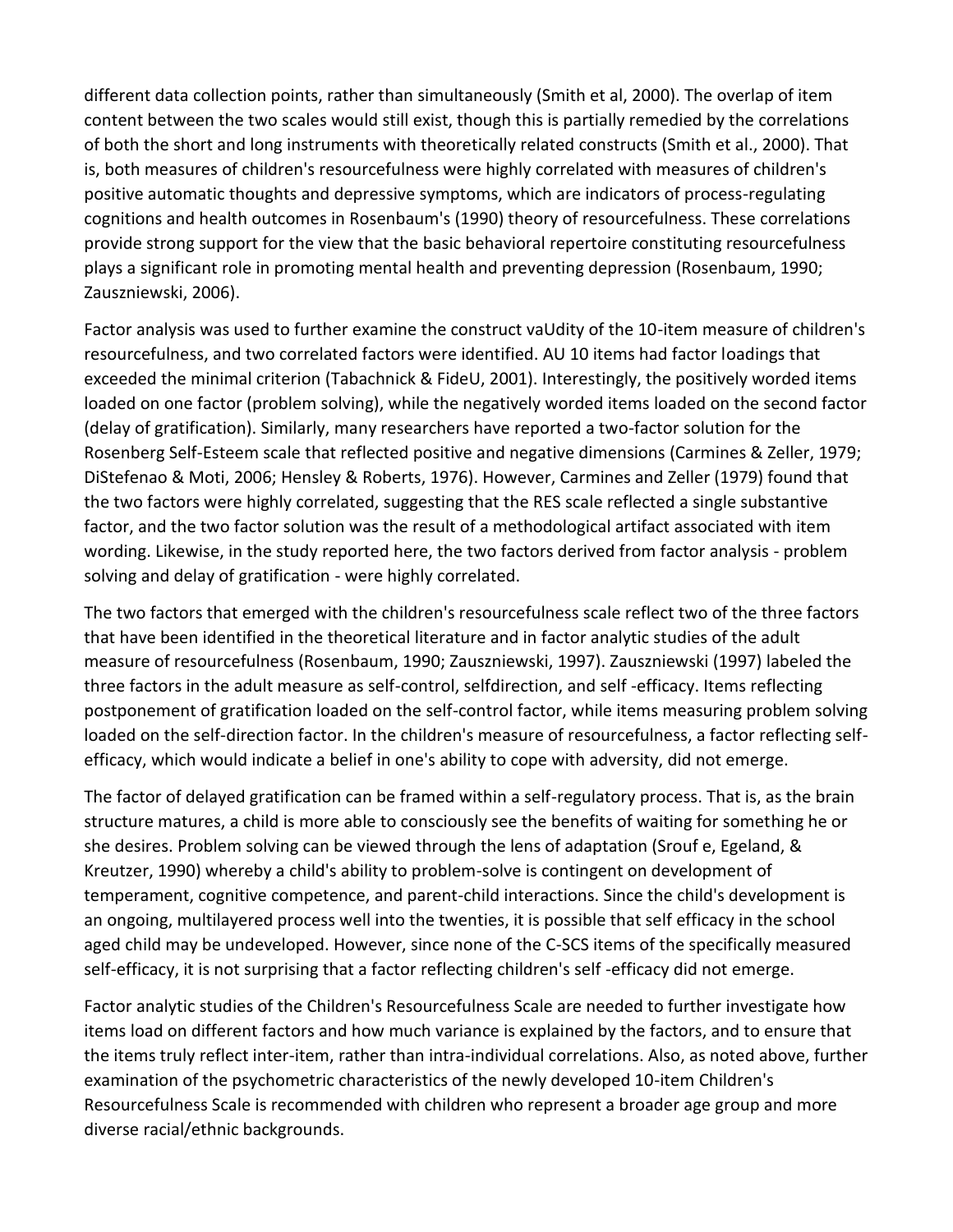The findings from this analysis of the psychometric properties of the C-SCS measure of resourcefulness in children yield promising evidence that the 10-item Children's Resourcefulness Scale has acceptable reliability and validity and is potentially useful for assessing self-control skills for children that are important for early intervention and prevention of depression in childhood and adolescence. Potential clinical applications for the Children's Resourcefulness Scale include use in elementary and secondary school assessment and mental health interventions, by child guidance and evaluation centers, and by pediatricians, who are often the first health care provider a youth sees for treatment.

Acknowledgments. Funding for the study provided by the Frances Payne Bolton School of Nursing. The authors acknowledge McDonald's Family Restaurants for donating gift certificates to the child participants. The authors acknowledge the editorial assistance of Elizabeth M. Tornquist of the University of North Carolina at Chapel Hill.

## Sidebar

Given the importance of resourcefulness in preserving mental health and preventing depression, it would be advantageous to teach resourcefulness skills to American school-aged children.

## References

- Akgun, S., & Ciarrochi, J. (2003). Learned resourcefulness moderates the relationship between academic stress and academic performance. Educational Psychology, 23(3), 287-294.
- Ankenbrandt, M. J. (1986). Learned resourcefidness and other cognitive variables related to divorce adjustment in children (Unpublished doctoral dissertation). Saint Louis University, Missouri.
- Behling, O., & Law, K. S. (2000). Translating questionnaires and other research instruments: Problems and solutions. Thousand Oaks, CA: Sage Publications.

Bembenutty, H. (2007). Self-regulation of learning and academic delay of gratification: Gender and ethnic differences among college students. Journal of Advanced Academics, 18(4), 586-616.

Carlson, G. A. (2000). The challenge of diagnosing depression in childhood and adolescence. Journal of Affective Disorder, 61(1), 3-8.

Carmines, E. G., & Zeller, R. A. (1979). Reliability and validity assessment. Beverly Hills, CA: Sage.

Castiglia, P. T. (2000). Depression in children, journal of Pediatric Health Care, 14(2), 73-75.

Cawley, D. (2001). Learned resourcefidness and eating disorders in préadolescent girls. (Unpublished doctoral thesis). Case Western Reserve University, Cleveland, OH.

Chang, H. J., Zauszniewski, J. A., Heinzer, M. M., Musil, C. M., & Tsai, W. C. (2007). Adaptive functioning and depressive symptoms in school-aged children. Journal of Advanced Nursing, 60(5), 502-512.

Cook, D. A., & Beckman, T J. (2006). Current concepts in validity and reliability for psychometric instruments: Theory and application. The American journal of Medicine 119(2), 7-16.

Coste, J., Guillemin, F., Pouchet, ]., & Fermanian, J. (1997). Methodological approaches to shortening composite measurement scales. Journal of Clinical Epidemiology, 50(3), 247-352.

Costello, A. B., & Osborne, J. W. (2005). Best practices in exploratory factor analysis: Four recommendations for getting the most from your analysis. Practical Assessment, Research, and Evaluation, 10(7), 1-9.

Cronk, B. C. (2004). How to use SPSS: A step-by-step guide to analysis and Interpretation (3rd ed.). Glendale, CA: Pyrczak Publishing.

David-Ferdon, C, & Kaslow, N. J. (2008). Evidence-based psychosocial treatments for child and adolescent depression. Journal of Clinical Child and Adolescent Psychology, 37(1), 62-104.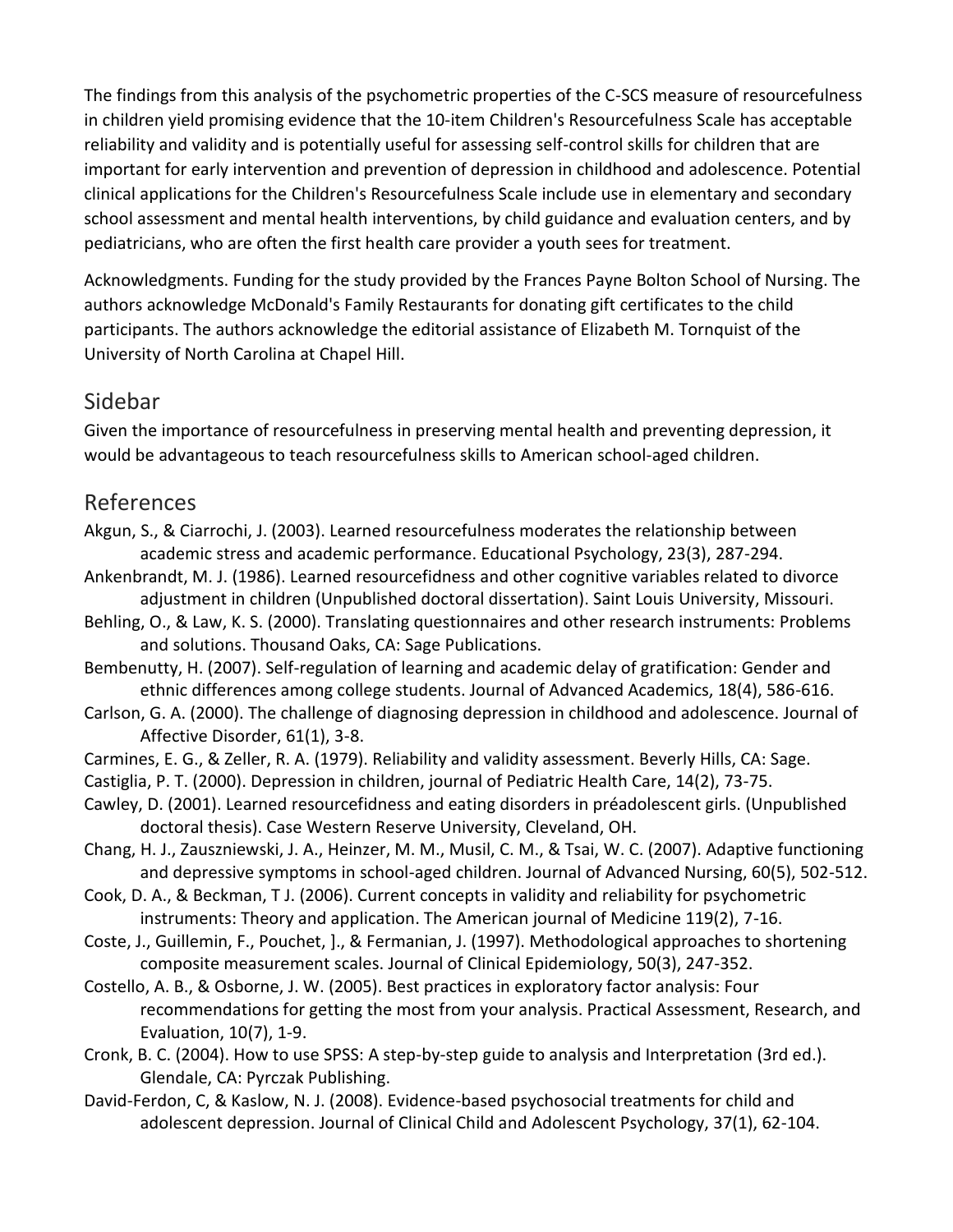- DeVellis, R. F. (2003). Scale development: flieory and applications (2nd ed.). Thousand Oaks, CA: Sage Publications.
- Dirksen, S. R. (2000). Predicting well-being among breast cancer survivors. Journal of Advanced Nursing, 32(4), 937-943.
- DiStefenao, C, & Moti, R. W. (2006). Further investigating method effects associated with negatively worded items on self-report surveys. Structural Equation Modeling, 13(3), 440-464.
- Esteve, R., Ramirez-Maestre, C, & Lopez-Marinez, A. E. (2008). Adjustment to chronic pain: The role of pain, acceptance, coping strategies, and pain-related cognitions. Annals of Behavioral Medicine, 33(2), 179-188.
- Ferketich, S. (1991). Focus on psychometrics. Internal consistency estimates of reliability. Research in Nursing and Health, 13(6), 437-440.
- Greening, L., Stoppelbein, L., Dhossche, D., & Martin, W. (2005). Psychometric evaluation of a measure of Beck's Negative Cognitive Triad for youth: Applications for African- American and Caucasian adolescents. Depression and Anxiety, 21, 161-169.
- Hair, J. E, Anderson, R. E., Tatham, R. L" & Black, W. (1998). Multivariate data analysis (5th ed.). Upper Saddle River, NJ: Prentice Hall.
- Hamama, R., Ronen, T., & Feigin, R. (2000). Self-control, anxiety, and loneliness in siblings of children with cancer. Social Work in Health Care, 31(1), 63-83.
- Hamama, L., Ronen, T., & Rahav, G. (2008). Self-control, self-efficacy, role overload, and stress responses among siblings of children with cancer. Health and Social Work, 33(2), 121-132.
- Hensley, W. E., & Roberts, M. K. (1976). Dimensions of Rosenberg's self-esteem scale. Psychological Reports, 38, 583-584.
- Huang, C, Sousa, V. D., Tu, S., & Hwang, M. (2005). Depressive symptoms and learned resourcefulness among Taiwanese female adolescents. Archives of Psychiatric Nursing, 19(3), 133-140.
- Kaiser, H. F. (1974). An index of factorial simplicity. Psychometrika, 39, 31-36.
- Kaslow, N. J., Rehm, L. P., Pollack, S. L., & Siegel, A. W. (1998). Attributional style and self-control behavior in depressed and nondepressed children and their parents. Journal of Abnormal Child Psychology, 16, 163-175.
- Kaslow, N. J., Stark, K. D., Printz, B., Livingston, R., & Tsai, S. L. (1992). Cognitive triad inventory for children: Development and relation to depression and anxiety. Journal of Clinical Child Psychology, 21(4), 339-347.
- Kennett, D. J., & Ackerman, M. (1995). Importance of learned resourcefulness to weight loss and early success during maintenance: Preliminary evidence. Patient Education and Counseling, 25, 197- 203.
- Kennett, D. J., & Keefer, K. (2006). Impact of learned resourcefulness and theories of intelligence on academic achievement of university students: An integrated approach. Educational Psychology, 26(3), 441-457.
- Kennett, D. J., Morris, R, & Bangs, A. M. (2006). Learned resourcefulness and smoking cessation revisited. Patient Education and Counseling, 60, 206-211.
- Klingman, A., Melamed, B. G., Cuthbert, M. L, & Hermcz, D. A. (1984). Effects of participant modeling on information acquisition and skill utilization. Journal of Counseling and Clinical Psychology, 52(3), 414-422.
- Kloos, A. L., Collins, R., WeUer, R. A., & Weiler, E. B. (2007). Suicide in preadolescents: Who is at risk? Current Psychiatry Reports, 9(2), 89-93.
- Kovacs, M. (1985). The Children's Depression Inventory. Psychopharmacology Bulletin, 21(4), 995-998.